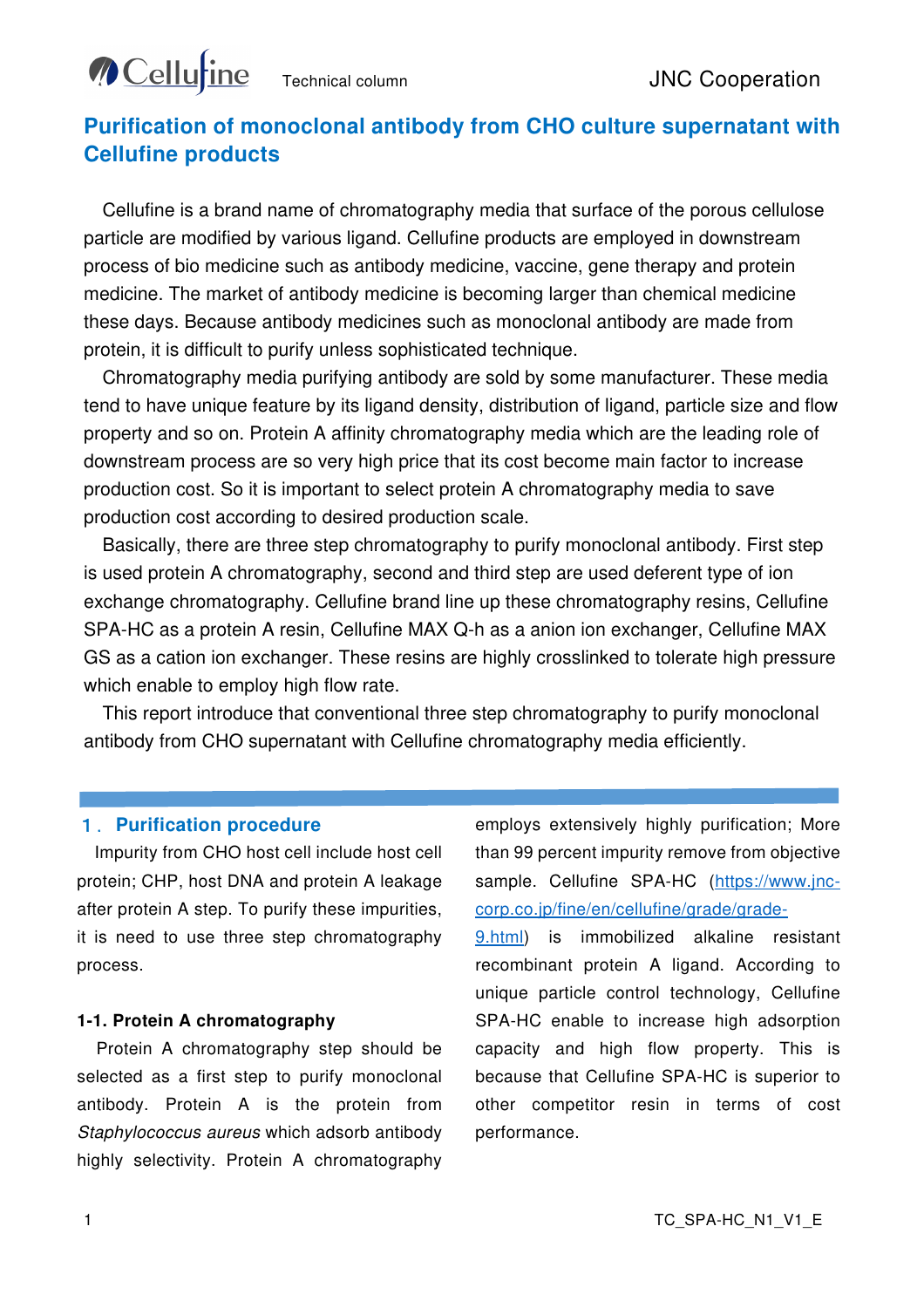

#### **1-2. Anion ion exchange chromatography**

 In this experiment, anion ion exchange chromatography was employed as a second step. In this step, DNA from host cell was adsorbed to the resin because of its negative charge of the phosphate residue. HCP and protein A leakage derived from first chromatography step also be removed from the monoclonal antibody sample. Second step was conducted by flow through mode, i.e. antibody was not adsorb to the resin, though impurities were adsorbed to the resin. In this step, Cellufine MAX Q-h (https://www.jnccorp.co.jp/fine/en/cellufine/grade/grade-

6.html) which features high adsorption capacity and low backpressure was employed as a second step.

#### **1-3. Cation ion exchange chromatography**

It is important for the third step to purify high level purity up to bulk drug level. Slightly, there are some impurities such as HCP, protein A leakage after the second step. Most severe impurity may be dimer or aggregation of the monoclonal antibody caused in cell culture or chromatography steps.

 In this experiment, third step was employed Cellufine MAX GS (https://www.jnccorp.co.jp/fine/en/cellufine/grade/grade-

6.html) as a cation ion chromatography step. Cellufine MAX GS is the state of the art cation ion exchanger to be able to separate monomer from aggregation of the antibody. According to increasing antibody titer at CHO culture step, antibody aggregation contamination has been becoming severe problem of impurity profile. Cellufine MAX GS is appropriate media to solve this aggregation problem.

#### **1-4. Conclusion of procedure**

 Whole process procedure in this experiment is showed in figure 1. In this experiment, CHO supernatant was purified with three step chromatography.

#### 2.**Protein A chromatography step**

 Cellufine SPA-HC was packed in the open column (Empty 5 mL Mini Column; ID.14.6mm x H 30mm, catalogue No.: EMC5S, JNC corporation, https://www.jnccorp.co.jp/fine/se/english/product/mini.html)





 After removed CHO cell from the culture supernatant, then the sample was passed 0.22 um filter to remove insoluble impurity. The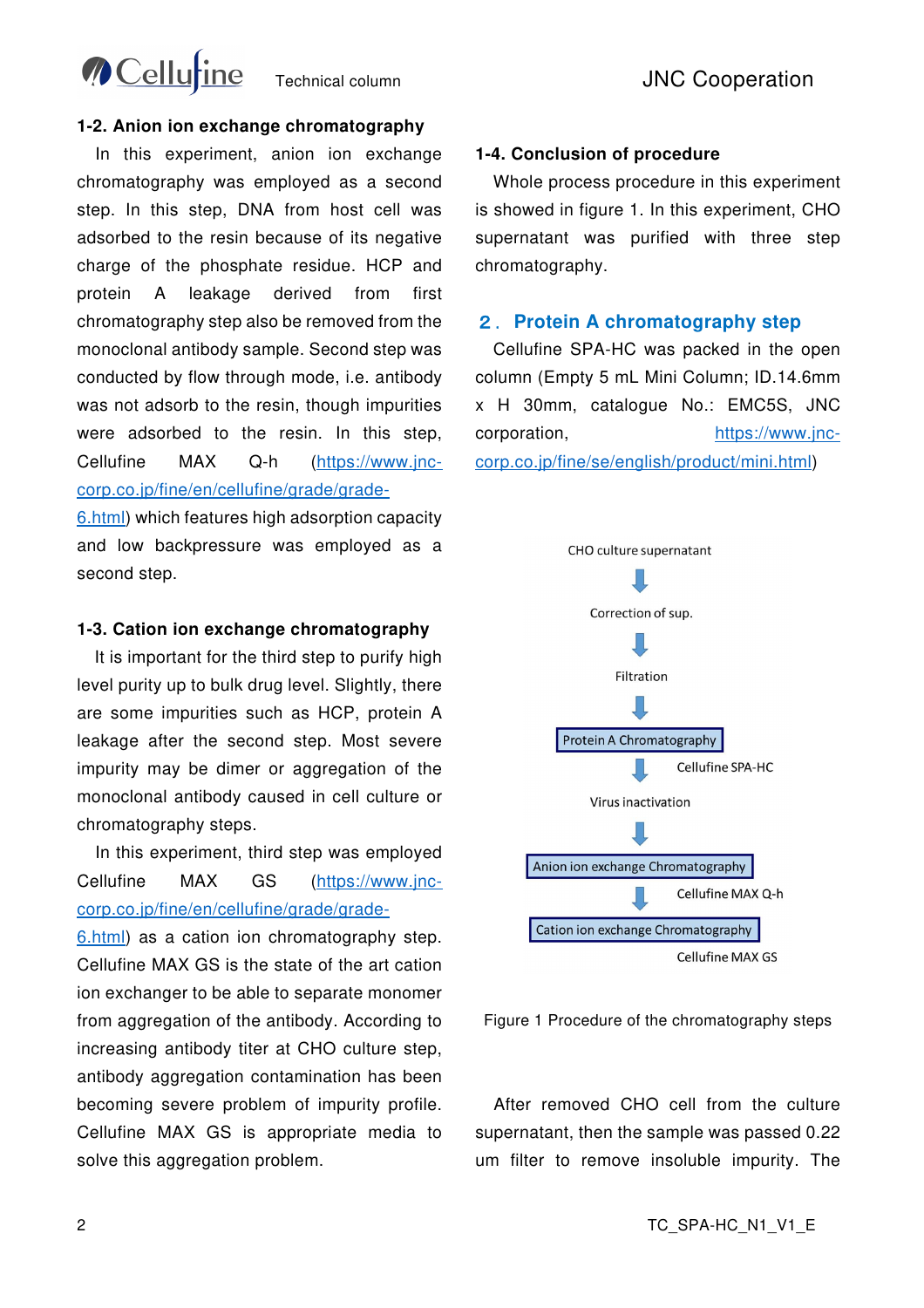

## Technical column Technical column JNC Cooperation

sample to be load to the Cellufine SPA-HC was prepared above methods. Monoclonal antibody titer of the sample was 1.0 mg/ ml.

 The process conditions of protein A chromatography were conducted described in Table 1. Load sample volume was calculated as below. First of all, dynamic binding capacity (DBC) of the Cellufine SPA-HC at residence time 4 min in 10 % breakthrough point was measured in advance. DBC was 67 mg/ ml in this conditions. To avoid unbound antibody to the column, 80 % of the DBC was decided to load to Cellufine SPA-HC.

#### Load sample calculation

 $67x0.8 = 53.6$ mg mab/ mL-column

| <b>Step</b>           | Load vol.<br>[CV] | <b>Buffer</b>             |
|-----------------------|-------------------|---------------------------|
| <b>Equilibrium</b>    | 5                 | 20 mM Tris-HCl,           |
|                       |                   | 0.15 M NaCl, pH7.5        |
| <b>Sample</b><br>load | 267 ml            | mab conc. $1.0$ mg/ml     |
|                       | 10                | 20 mM Tris-HCI,           |
| Wash                  |                   | 0.15 M NaCl, pH7.5        |
| <b>Elution</b>        | 5                 | 60 mM Acetate-Na, pH3.5   |
| <b>Acid wash</b>      | 5                 | 0.1M Acetic acid solution |
| Wash                  | 3                 | 20 mM Tris-HCI,           |
|                       |                   | 0.15 M NaCl, pH7.5        |
| <b>CIP</b>            | 5                 | 0.1M NaOH                 |
| <b>Equilibrium</b>    | 10                | 20 mM Tris-HCl,           |
|                       |                   | 0.15 M NaCl, pH7.5        |

Table 1. Process condition of Cellufine SPA-HC Column: Empty 5 mL Mini Column

(ID.14.6 mm x H 30 mm, Catalogue No.: EMC5SK) Flow rate: 1.265 ml/ min (Residence time 4 min)

As Cellufine SPA-HC was packed in 5 mL volume column, final sample volume to load to the column was decided up to 268 mg.

 Chromatograph of the experiment shows figure 2.



Figure 2 . Chromatogram of Cellufine SPA-HC Blue line; UV value, brown line; conductivity

 After sample loading, the antibody bound to the resin were eluted with 5 column volume (CV) of 60 mM sodium acetate, pH3.5. Collected elution sample was measured impurities described in Table 2. Recovery after elution became more than 95 % with 5 CV of elution buffer. If correction volume is higher, recovery rate will be increased according to correction volume. But this case will cause another inefficiency in sequential process after protein A chromatography.

 After purification of Cellufine SPA-HC step, more than 99.7 % of CHO impurity was removed from sample. Thus protein A chromatography step is the most important step to purify monoclonal antibody in downstream process.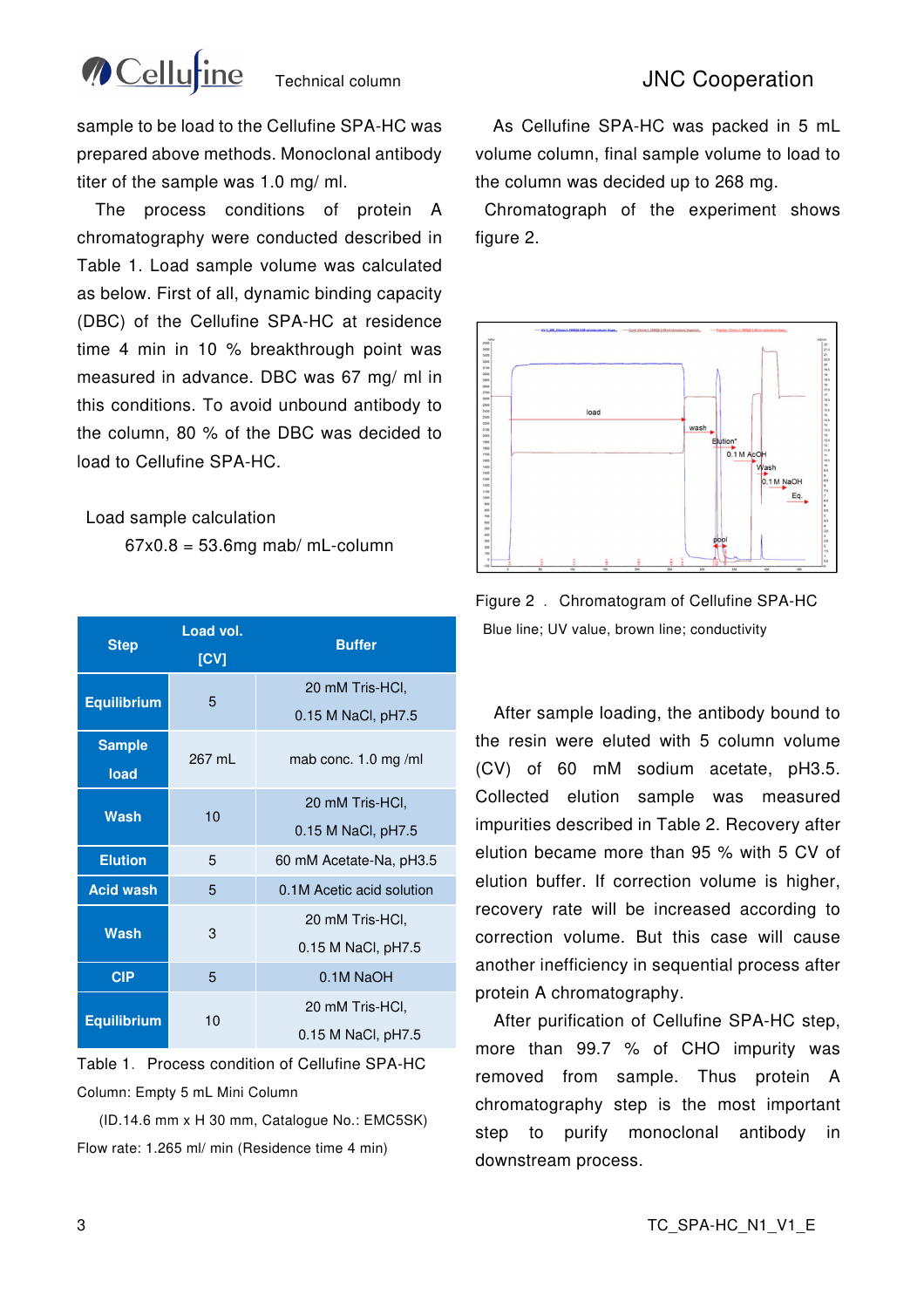

## Technical column **JNC Cooperation**

| <b>Process</b>             | CHO-<br><b>HCP</b><br>[ppm] | Pro A<br>leakage<br>[ppm] | Antibody<br>Aggregation<br>$[\%]$ | Recovery<br>$[\%]$ |
|----------------------------|-----------------------------|---------------------------|-----------------------------------|--------------------|
| CHO Sup.                   | 928000                      |                           |                                   |                    |
| <b>Cellufine</b><br>SPA-HC | 2350                        | 14.2                      | 1.8                               | 95                 |

Table 2 Impurities after protein A chromatography CHO-HCP and ProA leakage were measured by commercial ELISA. Recovery of the antibody was measured by spectrophotometer. Antibody aggregation was calculated by SEC column by measuring its area.

## **3** . **In activation of virus with acid treatment**

 After protein A chromatography step, elution sample was treated acid condition to inactivate endogenous virus. First, elution sample was added 1 M acetic acid and adjusted pH3.4, then the sample settled in an hour, room temperature.

 After virus inactivation, added 1 M Tris-HCl and pure water to adjust pH7.5 and conductivity 6 mS/ cm to prepare as a next step of load sample.

## **4**.**Anion ion exchange chromatography step**

 Next step of the protein A chromatography, anion ion exchange chromatography was employed by flow through mode, i.e. impurities were adsorbed to the column, but monoclonal antibody was not adsorbed to the column. In this step, Cellufine MAX Q-h which is excellent adsorption capacity and high flow rate was employed. The process condition of anion ion exchange chromatography were described in table 3.

| <b>Process</b>     | Load vol.<br>[CV] | <b>Buffer</b>                     |
|--------------------|-------------------|-----------------------------------|
| <b>Equilibrium</b> | 5                 | 20 mM Tris-HCl.<br>pH7.5          |
| <b>Sample load</b> | $26.5$ mL         | 7.40 mg mab/ml,<br>pH7.5, 6 mS/cm |
| Wash               | 5                 | 20 mM Tris-HCl.<br>pH7.5          |
| <b>Salt wash</b>   | 5                 | 1 M NaCl                          |
| <b>CIP</b>         | 5                 | $0.5$ M NaOH                      |
| <b>Equilibrium</b> | 15                | 20 mM Tris-HCl,<br>pH7.5          |

Table 3 Process condition of Cellufine MAX Q-h Column: Empty 1 mL Mini Column

ID.6.7 mm x H 3 0mm, catalogue No.: EMC1SK Flow rate: 0.265 ml/min (residence time 4 min)

 In this step, anion ion exchange chromatography was employed by flow through mode. As chromatogram after this step described in fig.3, UV value was detected instantly after load sample. It was need to correct this flow through UV fraction. After loading sample, washed by 1 M sodium chloride to remove impurities which bond to the column. Then cleaning in place (CIP) was conducted to remove impurity residues.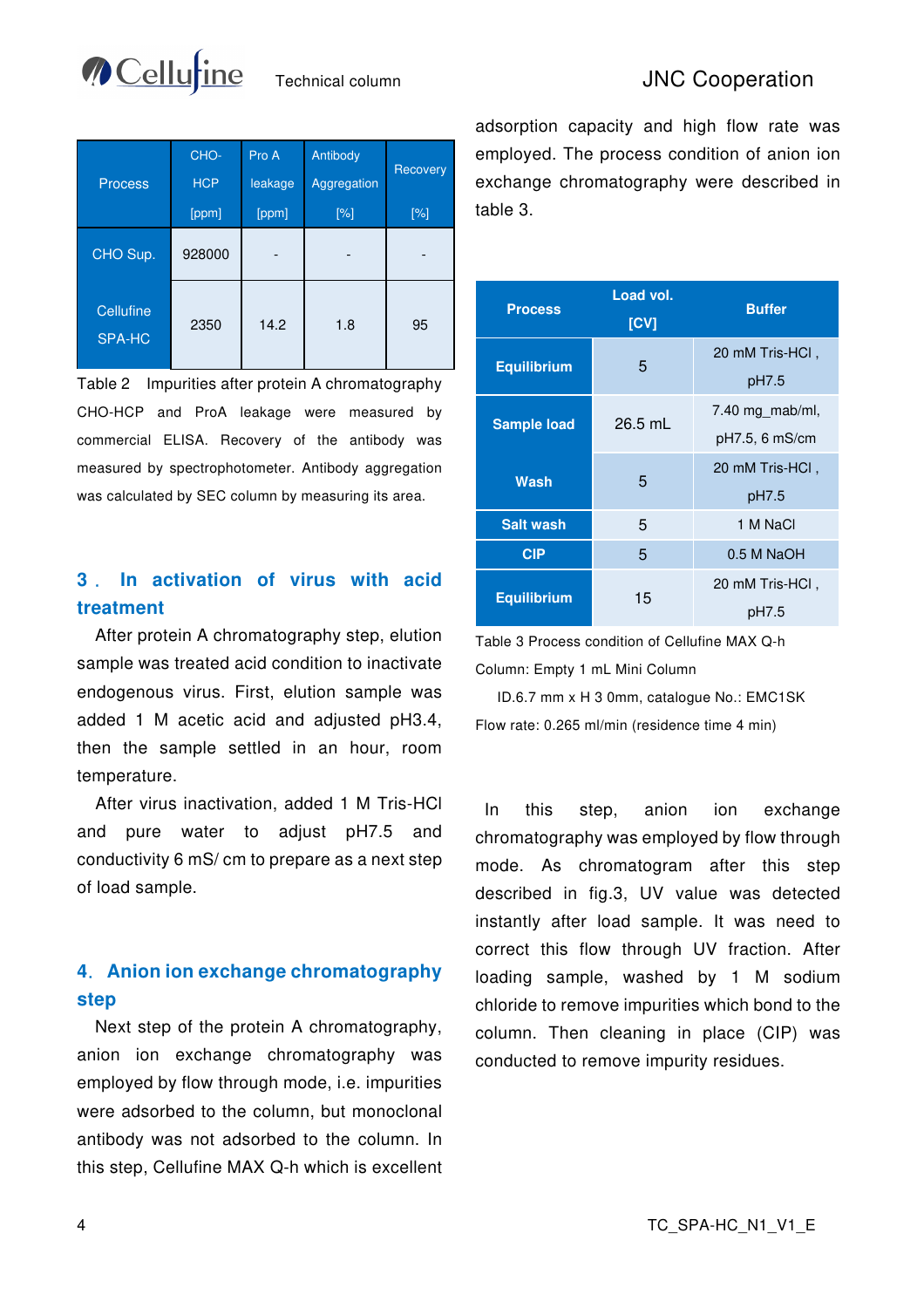



Fig.3 Chromatogram of Cellufine MAX Q-h Blue line; UV value, brown line; conductivity

After purification of Cellufine MAX Q-h step, impurities of the elution sample were measured described in Table 4. After second step, HCP became 49 ppm and recovery of the antibody excess 98 %. This highly recovery rate indicate that flow through mode was effective for removal impurities efficiently, though antibody was pass the column perfectly.

|                | CHO-       | ProA    | Antibody           |          |
|----------------|------------|---------|--------------------|----------|
| <b>Process</b> | <b>HCP</b> | leakage | Aggregation        | Recovery |
|                | [ppm]      | [ppm]   | $\lceil \% \rceil$ | $[\%]$   |
| Cellufine      |            |         |                    |          |
| <b>SPA-HC</b>  | 2350       | 14.2    | 1.8                | 95       |
| Cellufine      |            |         |                    |          |
| MAX Q-h        | 49         | 8       | 1.2                | 98       |

Table 4 Impurities after Cellufine MAX Q-h

Measurement methods were described in table 2.

 In this experiment, loading sample was adjusted in pH 7.5 and conductivity 6 mS / cm, but these conditions will be different from antibody its intrinsic isoelectric point. So sample conditions must be decided in advance

that antibody wasn't adsorbed to the column.

## **5**.**Cation ion exchange chromatography step**

 The final step conducted with cation ion exchange chromatography step. In this step, it is important to remove aggregation from monoclonal antibody and to purify highly up to bulk drug level. Cellufine MAX GS which is unique property to remove aggregation from monoclonal antibody selectively was employed third step.

 After second step, corrected sample was added 1 M acetic acid and pure water to adjust pH 5 and conductivity 6 mS/ cm. This process was conducted the conditions described in table 5.

| <b>Process</b> | Load<br>vol.[CV] | <b>Buffer</b>      |
|----------------|------------------|--------------------|
|                |                  | 20 mM Acetate-Na,  |
| Equilibrium    | 5                | 50 mM NaCl, pH5.0  |
| Load           | $10.7$ mL        | 7.40 mg_mab/ml,    |
| sample         |                  | pH5.0, 6 mS/cm     |
| Wash           | 5                | 20 mM Acetate-Na.  |
|                |                  | 50 mM NaCl, pH5.0  |
| Wash           | 10               | 20 mM Acetate-Na.  |
|                |                  | 0.19 M NaCl, pH5.0 |
| Salt wash      | 5                | 1M NaCl            |
| CIP            | 5                | 0.5M NaOH          |
|                |                  | 20 mM Acetate-Na,  |
| Equilibrium    | 20               | 50 mM NaCl, pH5.0  |

Table 5 Process condition of Cellufine MAX GS Column: Empty 1 mL Mini Column

ID.6.7 mm x H 3 0mm, catalogue No.: EMC1SK Flow rate: 0.265 ml/min (residence time 4 min)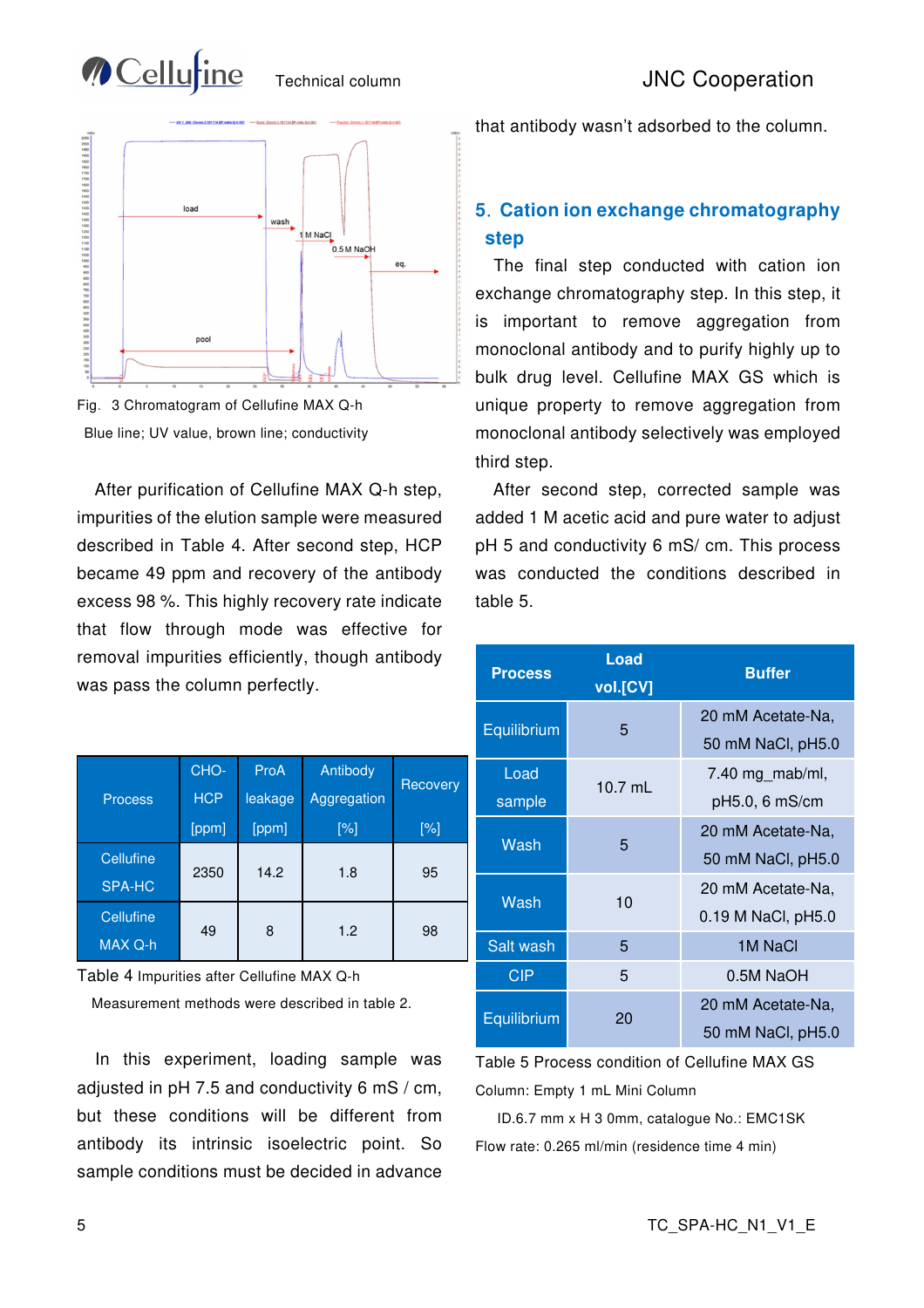

# Technical column **JNC Cooperation**

 Cellufine MAX GS was employed by bind and elute mode; i.e. monoclonal antibody was adsorbed column and removed impurity from the sample. Chromatogram of the experiment was described in Fig.4.





After purification of Cellufine MAX GS step, impurity of the elution sample were measured described in Table 6. After final step, HCP became 5 ppm, protein A leakage was 0.5 ppm and recovery of the antibody approximately 90 %. The recovery was a little lower compare to other chromatography steps. This is because antibody was not to elute from the column but to correct low elution volume. Aggregation of the monoclonal antibody was adsorbed to Cellufine MAX GS more strongly than monomer antibody. So according to reduce correction volume, strong binding aggregate antibody was removed from monomer sample efficiently.

| <b>Process</b>                    | CHO-<br><b>HCP</b> | ProA<br>leakage | Antibody<br>aggregation | Recovery |
|-----------------------------------|--------------------|-----------------|-------------------------|----------|
|                                   | [ppm]              | [ppm]           | $[\%]$                  | $[\%]$   |
| <b>Cellufine</b><br>MAX Q-h       | 49                 | 8               | 1.2                     | 98       |
| <b>Cellufine</b><br><b>MAX GS</b> | 5                  | 0.2             | 0.5                     | 90       |

Table 6 Impurities after Cellufine MAX GS

Measurement methods were described in table 2.

 This is unique feature for Cellufine MAX GS, although other cation ion exchange media don't separate monomer from aggregate. If there are much aggregate in the monoclonal antibody sample, Cellufine MAX GS must be the best choice to purify these samples.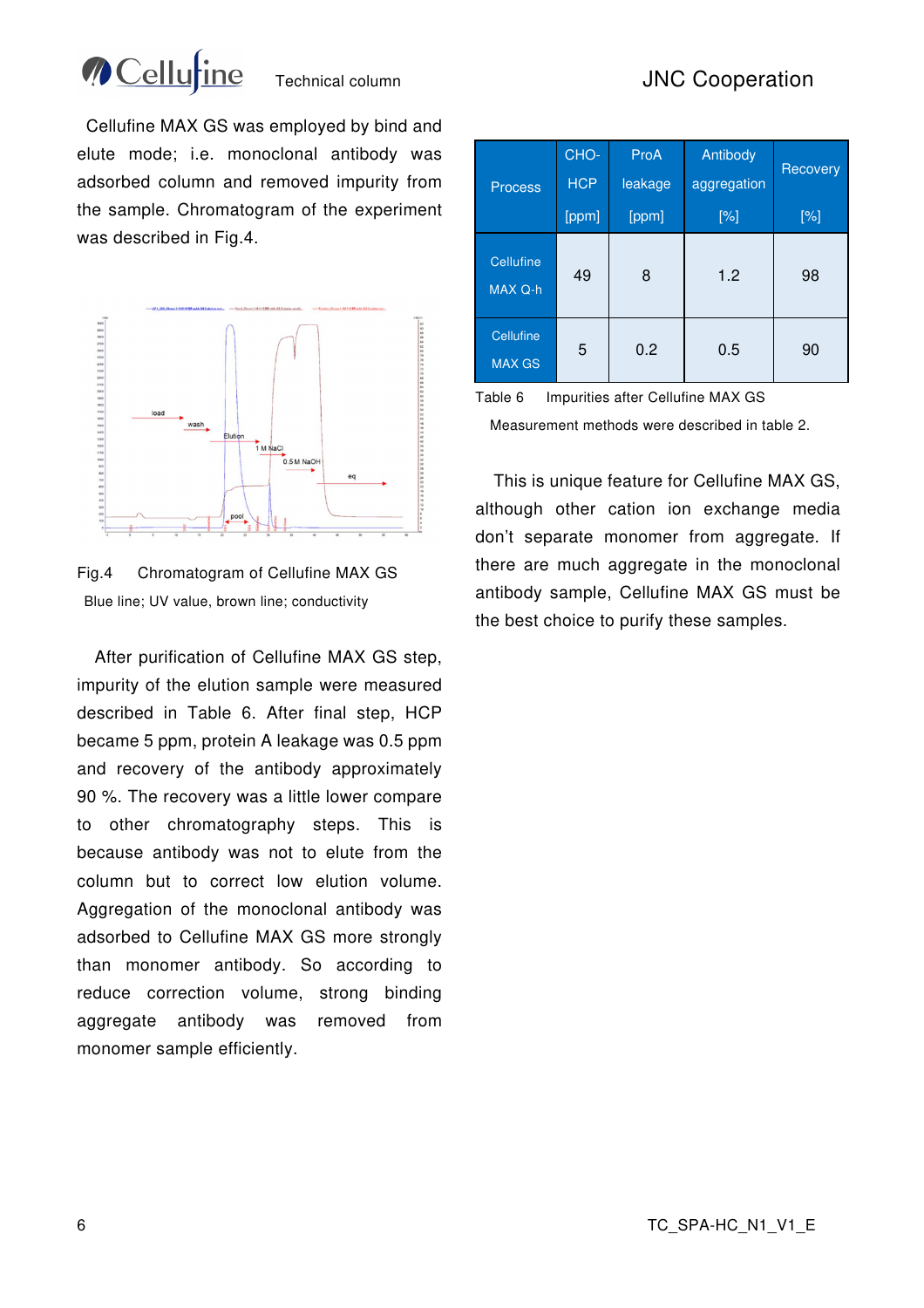## **Conclusion**

**Cellu**tine

In this experiment, monoclonal antibody derived from CHO cell was highly purified by three step chromatography with Cellufine products. According to increasing antibody titer at CHO culture step, antibody polymer contamination has been becoming severe problem of impurity profile. After three step chromatography, monoclonal antibody sample were highly purified without aggregation antibody described in table 7. This method will be effective to purify monoclonal antibody from CHO cell supernatant efficiently.

| <b>Process</b>                    | CHO-<br><b>HCP</b> | ProA<br>leakage | Antibody<br>aggregation | Recovery |
|-----------------------------------|--------------------|-----------------|-------------------------|----------|
|                                   | [ppm]              | [ppm]           | [%]                     | [%]      |
| <b>CHO</b><br>Supernatant         | 928000             |                 |                         |          |
| <b>Cellufine</b><br><b>SPA-HC</b> | 2350               | 14.2            | 1.8                     | 95       |
| Cellufine<br>MAX Q-h              | 49                 | 8               | 1.2                     | 98       |
| Cellufine<br><b>MAX GS</b>        | 5                  | 0.2             | 0.5                     | 90       |

Table 7 Impurity profile of three step chromatography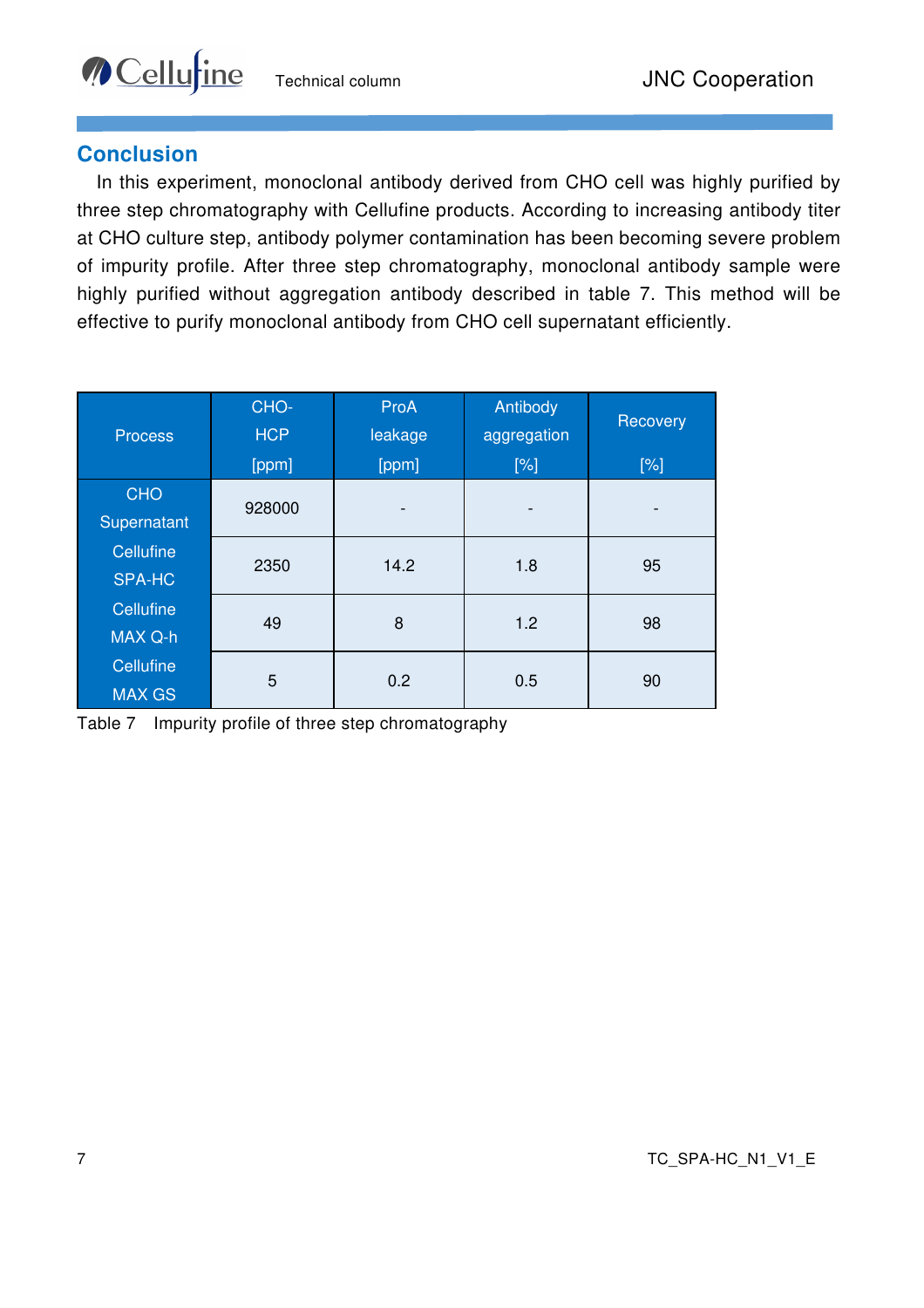**Information of products** Please check Web site of Cellufine information.

Cellufine SPA-HC

https://www.jnc-corp.co.jp/fine/jp/cellufine/grade/grade-9.html

Cellufine MAX Q-h, Cellufine MAX GS

https://www.jnc-corp.co.jp/fine/jp/cellufine/grade/grade-6.html

Operation instruction and technical information are available from below WEB site. https://www.jnc-corp.co.jp/fine/jp/cellufine/guide/index.html

# **Purchase information**

| Product                 | Quantity              | Catalogue No. |
|-------------------------|-----------------------|---------------|
|                         | 1ml x 1 (Mini-Column) | 21900-11      |
|                         | 1ml x 5 (Mini-Column) | 21900-51      |
|                         | 5ml x 1 (Mini-Column) | 21900-15      |
| <b>Cellufine SPA-HC</b> | 10ml                  | 21900         |
|                         | 50ml                  | 21901         |
|                         | 500ml                 | 21902         |
|                         | 5 <sub>it</sub>       | 21903         |
|                         | 10 <sub>h</sub>       | 21904         |
|                         | Robo Column® 5-10     | 20600-802     |
|                         | 1ml x 5 (Mini-Column) | 20600-51      |
|                         | 5ml x 5 (Mini-Column) | 20600-55      |
| Cellufine MAX Q-h       | 100ml                 | 20600         |
|                         | 500ml                 | 20601         |
|                         | 5 <sub>it</sub>       | 20602         |
|                         | 10 <sub>l</sub>       | 20603         |
|                         | 1ml x 5 (Mini-Column) | 21300-51      |
|                         | 5ml x 5 (Mini-Column) | 21300-55      |
| <b>Cellufine MAX GS</b> | 100ml                 | 21300         |
|                         | 500ml                 | 21301         |
|                         | 5 <sub>it</sub>       | 21302         |
|                         | 10 lt                 | 21303         |